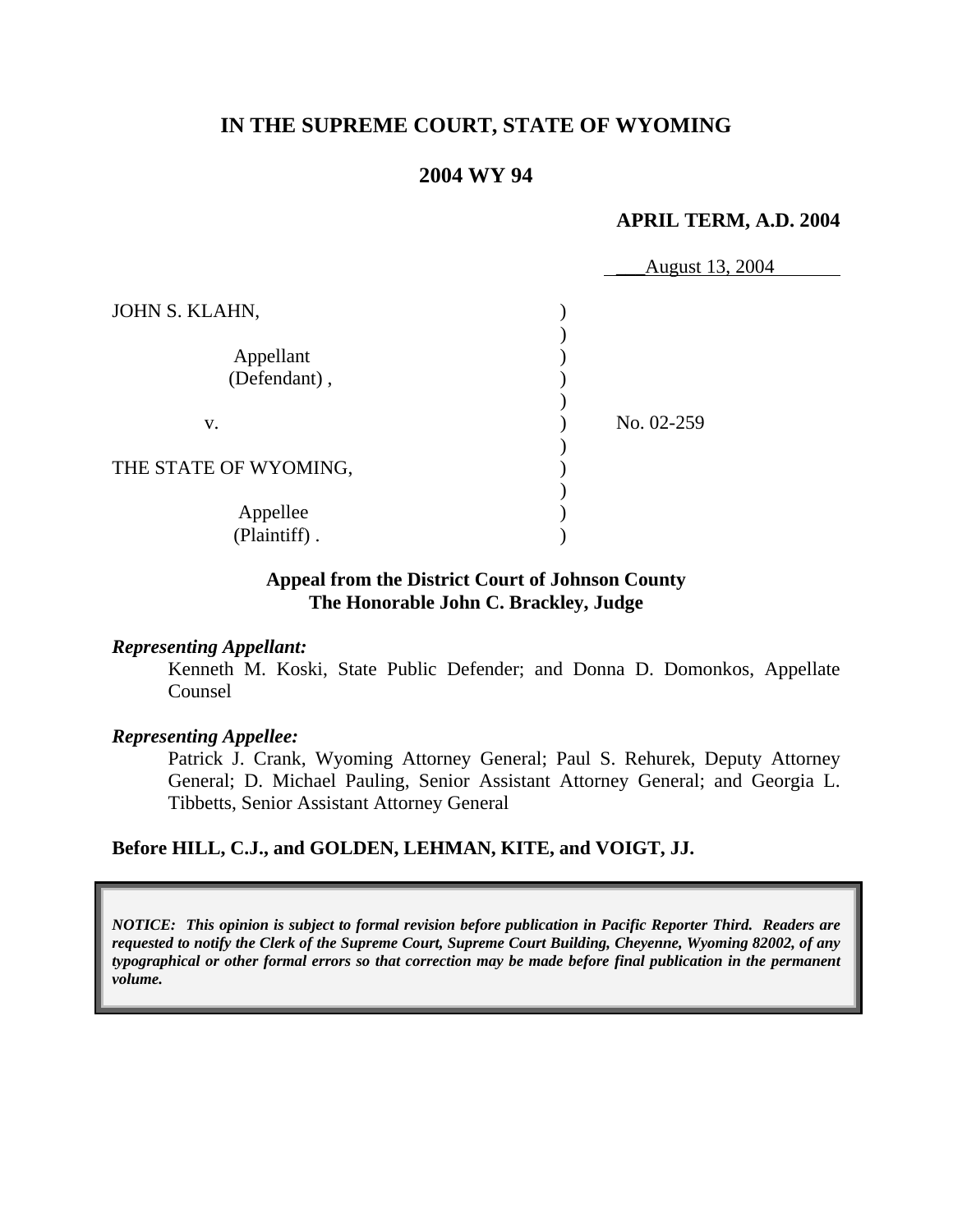### **HILL, Chief Justice.**

[¶1] John S. Klahn (Klahn) appeals a conviction on one count of sexual exploitation. Klahn contends that the district court abused its discretion when it denied his challenges for cause on three potential jurors. While we conclude the district court abused its discretion when it denied the challenge to one of the potential jurors, we affirm Klahn's conviction because there was no showing that the error was prejudicial.

#### **ISSUE**

[¶2] The parties agree that the sole issue raised in this appeal is:

Whether the trial court abused its discretion when it denied Mr. Klahn's challenges for cause?

#### **FACTS**

[¶3] In January 2001, Klahn's neighbor discovered three nude photographs of her fourteen-year-old daughter, GW, in Klahn's home. Klahn was charged with one count of exploitation of a child in violation of Wyo. Stat. Ann. § 6-4-303(b)(iv) (LexisNexis 2003)<sup>1</sup> and one count of taking indecent liberties with a minor in violation of Wyo. Stat. Ann. § 14- 3-105(a) (LexisNexis 2003).<sup>2</sup>

### |<br>|<br>|  **§ 6-4-303. Sexual exploitation of children[.]**

(b) A person is guilty of sexual exploitation of a child if, for any purpose, he knowingly:

. . . .

. . . .

(iv) Possesses child pornography . . . [.]

Wyo. Stat. Ann. § 6-4-303(a)(ii) (Lexis Nexis) defines "child pornography" as:

". . . any visual depiction, including any photograph, film, video, picture, computer or computer-generated image or picture, whether or not made or produced by electronic, mechanical or other means, of explicit sexual conduct, where:

(A) The production of the visual depiction involves the use of a child engaging in explicit sexual conduct;

(B) The visual depiction is, or appears to be, of a child engaging in explicit sexual conduct;

(C) The visual depiction has been created, adapted or modified to appear that a child is engaging in explicit sexual conduct; or

(D) The visual depiction is advertised, promoted, described or distributed in a manner that conveys the impression that the material is, or contains, a visual depiction of a child engaging in explicit sexual conduct."

# 2  **§ 14-3-105. Immoral or indecent acts[.]**

(a) Except under circumstances constituting sexual assault in the first, second or third degree as defined by W.S. 6-2-302 through 6-2-304, any person knowingly taking immodest, immoral or indecent liberties with any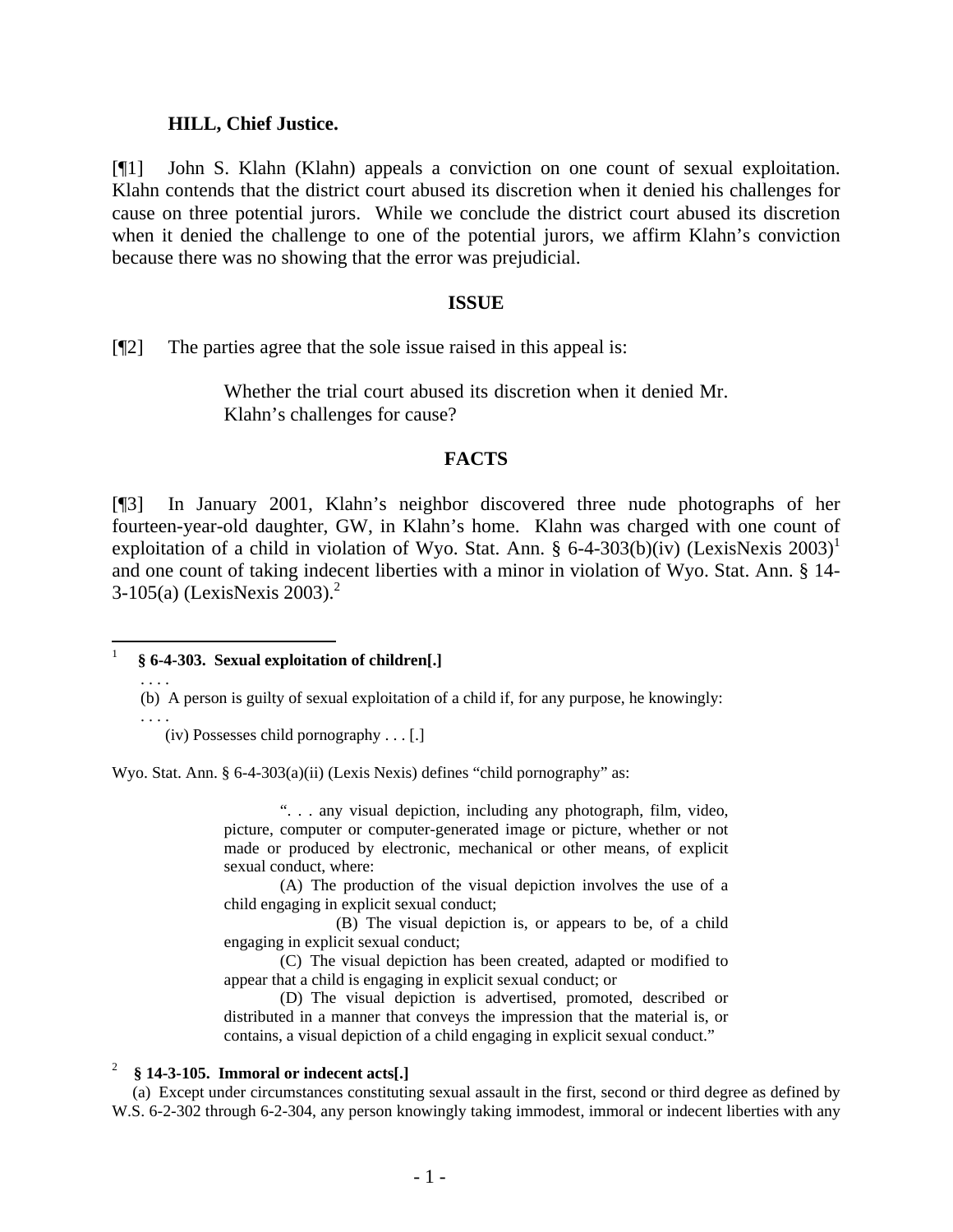[¶4] The sole issue raised in this case relates to jury selection. During *voir dire*, the district court and the parties examined in chambers members of the jury pool who each had indicated that they harbored potential prejudice that might affect their ability to be fair and impartial. The examinations of three potential jurors are relevant to this appeal. The first, Juror #139, indicated she had life experiences that she believed could affect her ability to sit on the jury panel:

THE COURT: Go ahead.

[JUROR #139]: Well, based on the information that I have concerning the case, I need to be real honest, you know. That was the whole point of being a juror was to be completely honest. I was molested when I was seven by an 18-year-old. And in those days that was not something you ever brought to trial or pressed charges. You just ignored it, you know.

Consequently, many, many years later my five-year-old daughter was molested by a 16-year-old boy. And that involved the legal system.

Can I go into this trial and be honest, you know, and give this guy a fair chance? Probably, based on all the facts. But I will tell you this: It's not going to take much. And if I even  $-I$ mean I wouldn't – it wouldn't take much evidence for me to say guilty because of my strong convictions.

I feel spared – basically, show no mercy. That's my attitude. That's not probably something you want to hear. And I'm sure I'm going to be the first one out the door. I'm going to be honest with you. I'm going to be very, very vocal.

THE COURT: Now, [Juror #139], the Court would instruct you if selected as a juror about the law of the case and about the standard you would have to apply. And you've already heard before anyone charged with a crime can be convicted a juror has to be convinced that there is proof beyond a reasonable doubt of all elements of the crime.

Could you look at the evidence and make that type of analysis in your own mind if selected as a juror?

[JUROR #139]: Well, let's say hypothetically if I saw a picture of a minor, nude pictures taken by a gentleman; and this girl was a minor, like I said, it wouldn't take much. I wouldn't be able to hear –

 $\overline{a}$ 

child or knowingly causing or encouraging any child to cause or encourage another child to commit with him any immoral or indecent act is guilty of a felony.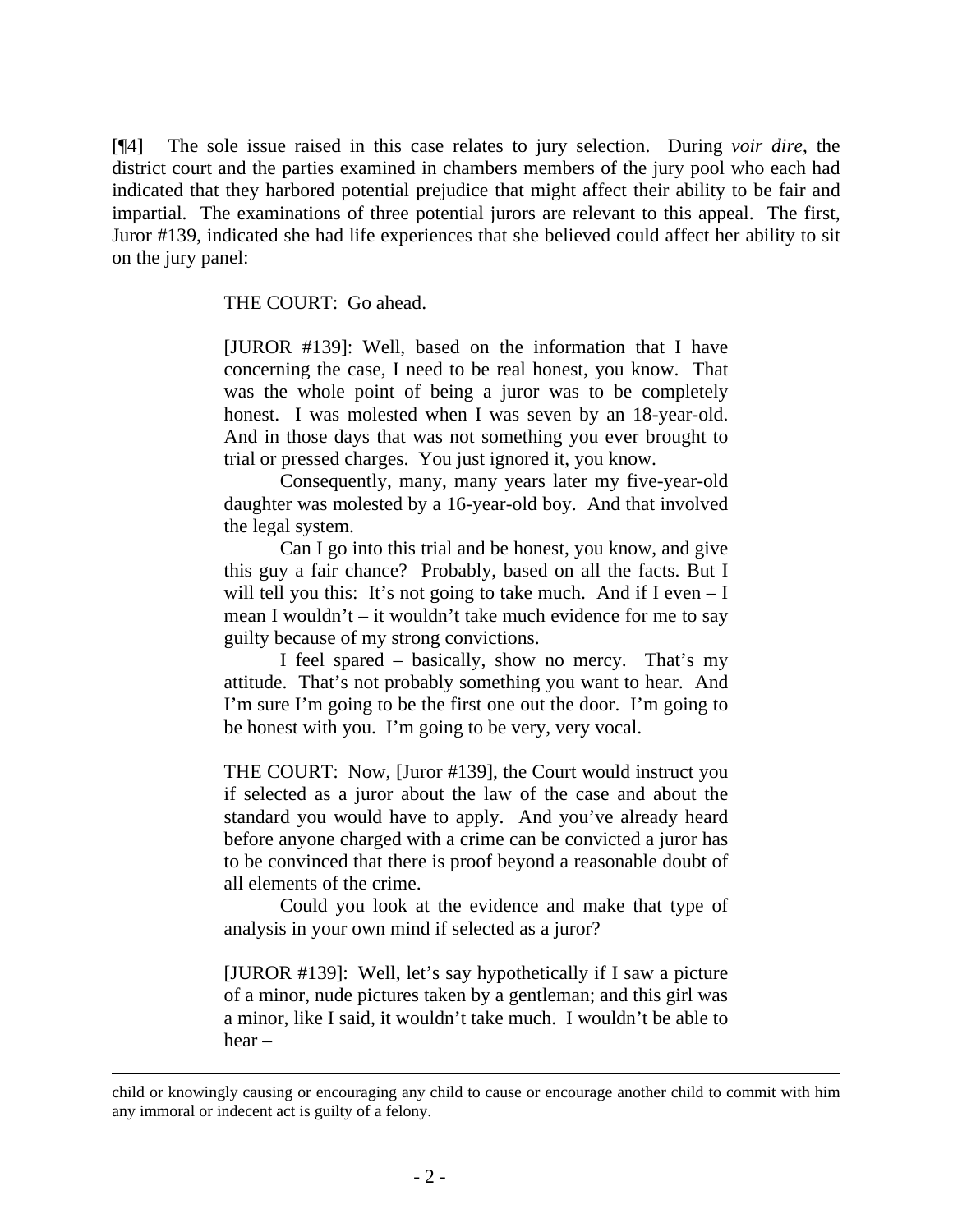THE COURT: I really don't want to ask you a hypothetical and I don't want you to relay to us necessarily what your verdict would be on some hypothetical or assumed set of facts, because you haven't heard anything yet.

[JUROR #139]: Right.

THE COURT: As [defense counsel] pointed out in the courtroom, there's no evidence against this man presented to you yet.

But my question to you is, if selected as a juror, would you promise to hear both sides of the case and only convict if you were convinced by the – beyond a reasonable doubt that each element of the crime had been presented to you? Could you promise to do that?

[JUROR #139]: I don't know. I don't know if I could do that. I'm already  $-$  I guess something like this is  $-$  I don't know. I can't explain it to you. Being a victim and having my daughter be a victim, I'm probably not going to be as fair as other jurors who are not emotionally involved; not so much with this case, but from previous experience. And I'll just be quite honest.

THE COURT: The attorneys are very glad to have all of that information, because all of us have prejudices. Everybody does. And not everybody is as honest at disclosing those, and that's something they want to know. But having a prejudice or life experience does not preclude you from being a good juror. In fact, sometimes the best jurors have life experience.

Without commenting on the level of evidence it will take to tip you over, if selected as a juror, you know, would you base the case only on the evidence presented in the courtroom?

[JUROR #139]: Uh-huh.

THE COURT: Another way of looking at this, I suppose, would be to say if your husband were the guy on the stand, could you judge it in that way? You see what we're getting at here?

[JUROR #139]: Yeah.

THE COURT: Counsel, do you have any questions for [Juror #139]?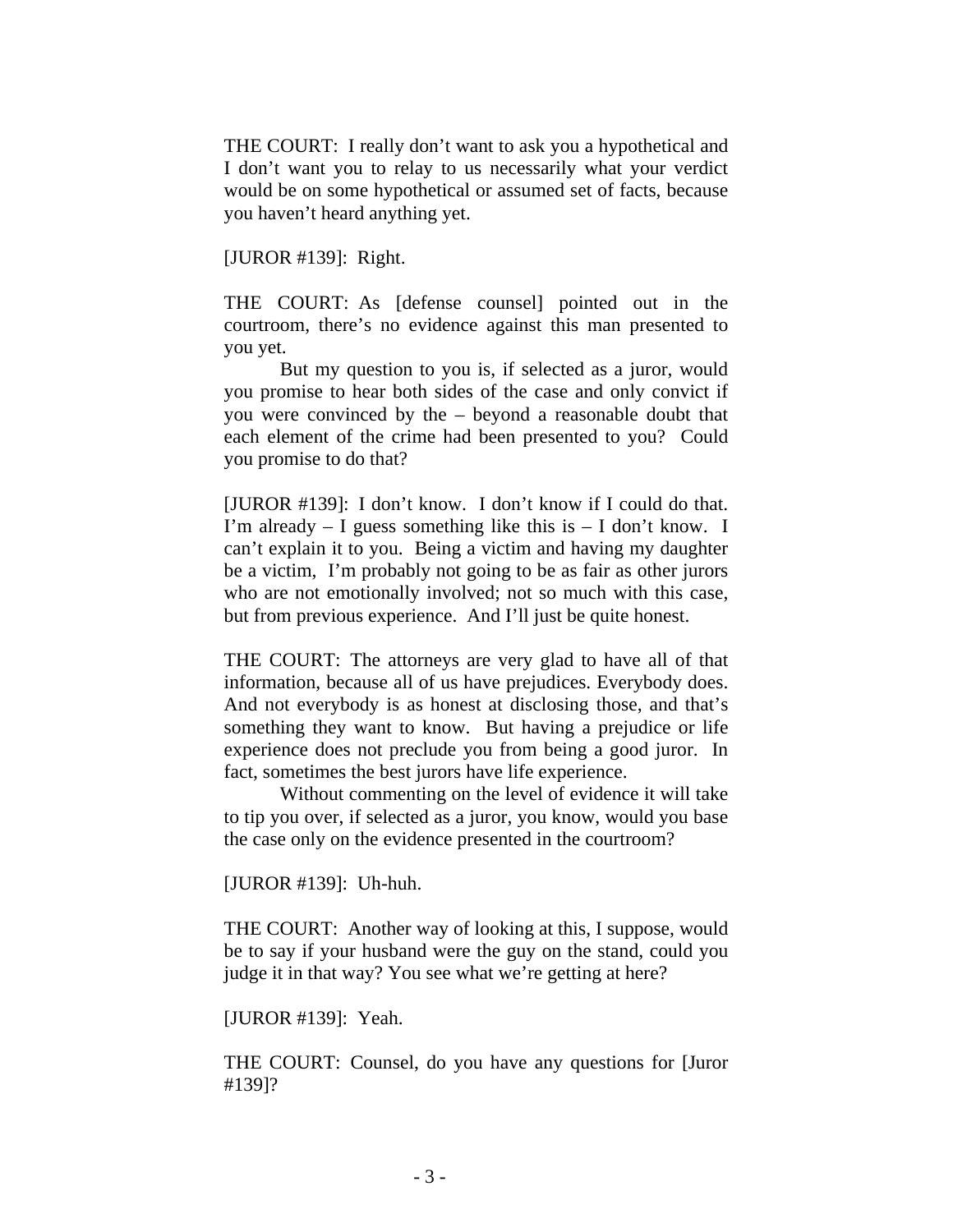[PROSECUTOR]: But you haven't really come to the conclusion that the Defendant here is guilty?

[JUROR #139]: Not without hearing the facts, no. I'm just saying I might not have to hear all of the facts. That's all I'm saying. Something that might be presented to me, whatever it might be, it would be easier for me.

[PROSECUTOR]: But you would be willing to listen to all of the evidence?

[JUROR #139]: Sure.

[PROSECUTOR]: Go ahead, [defense counsel].

[DEFENSE COUNSEL]: Are you telling us you would have a problem holding the State to their burden of proof of beyond a reasonable doubt when you say it wouldn't take much?

[JUROR #139]: I'm saying you (indicating) are going to present evidence and you're (indicating) going to come in here and counter evidence, whatever they have, and counter. That's obviously how it works. I'm saying it's not going to take much. That's all I'm saying. I'm not going to be in there arguing with myself and say, is he or is he not? I have the evidence in front of me. I don't know. It might be easier to sway me the other way because of previous experience. I'm being honest with you. I don't know how I'm going to be, whatever, happens. You guys asked the question, was there a chance anybody might be slightly biased; and I raised my hand. That's why I'm here.

[DEFENSE COUNSEL]: Do you believe the prosecutor should have to prove this beyond a reasonable doubt?

[JUROR #139]: Well, the burden of proof is upon them, obviously; they have to prove the guilt. But your job is to try to counter that, too. So  $I -$  just depends on what the facts are. Just not going to take much.

[DEFENSE COUNSEL]: Do you believe they ought to have to prove it?

[JUROR #139]: To prove that he is guilty?

[DEFENSE COUNSEL]: Uh huh.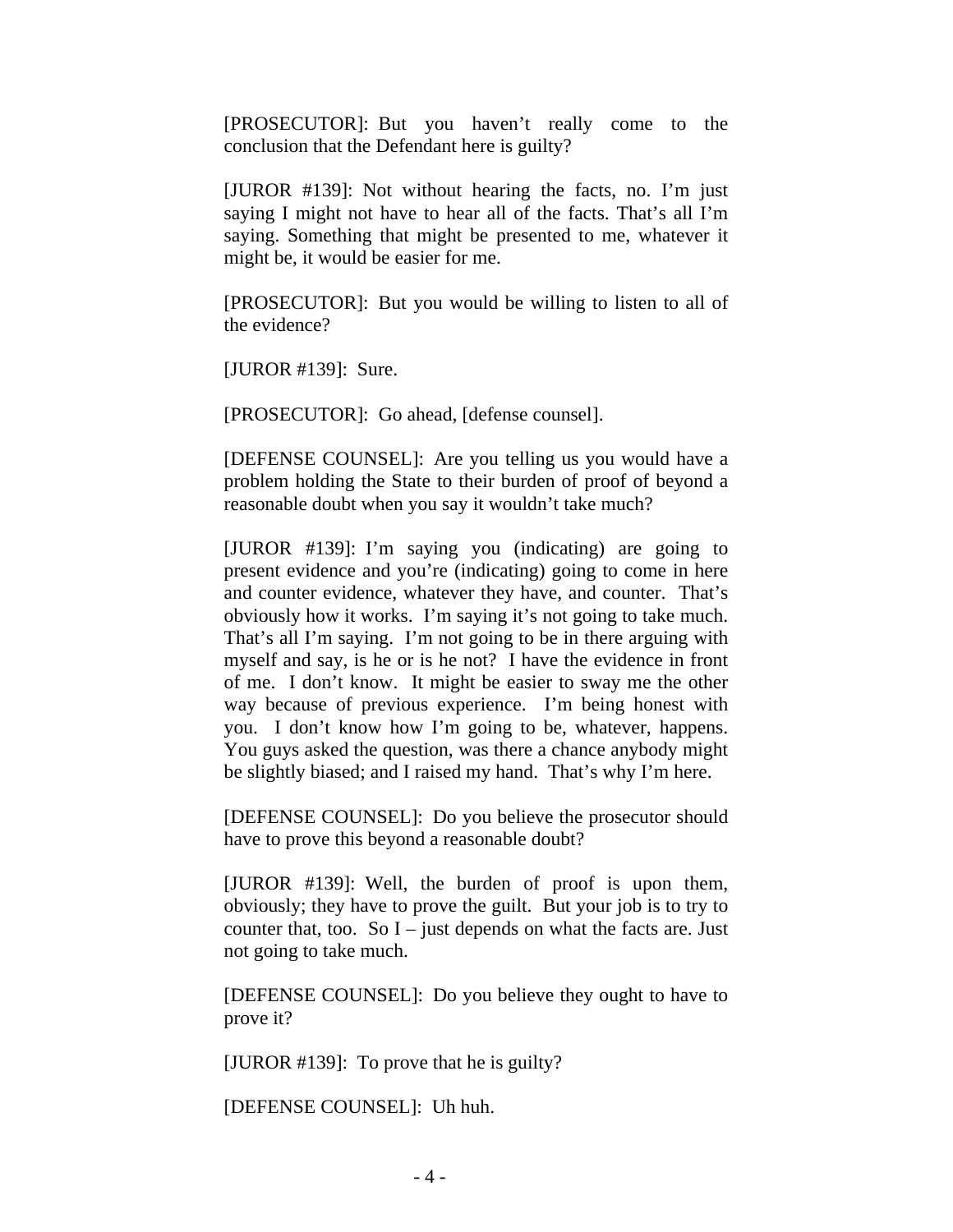JUROR #139]: Yeah,  $I - can I$  also make a comment, to be honest?

[DEFENSE COUNEL]: Sure.

[JUROR #139]: I don't think that we would be at trial if they didn't feel that they had proof. That is just  $- I$  don't think it would go that far. There would be no case. So that kind of – you know, I am not the kind of – I'm sure I'm not making a lot of points here in this room, but  $-$  I'm not going to lie to you, either.

[DEFENSE COUNSEL]: So you have a problem with the presumption of innocence, also?

[JUROR #139]: No, I do not. I believe that not everybody is guilty. I don't believe that. I mean we have to have it. Not everybody is going to be guilty. There are innocent people. I do believe that. It's just that this subject matter kind of hits a little close to home.

[DEFENSE COUNSEL]: Okay. We do appreciate your honesty about your feelings.

[¶5] The second potential juror, #124, knew some of the defense witnesses and questioned their credibility:

> [THE PROSECUTOR]: [Juror #124], you just feel that you couldn't be at all fair and impartial here?

> [JUROR #124]: To be quite honest today, no. I've got a splitting headache and I'm tired.

[PROSECUTOR]: Were you the one that works at night, too?

[JUROR #124]: I worked all night.

[PROSECUTOR]: So you don't get much rest, either?

[JUROR #124]: No, sir. But – I can't, in all honesty, say that I could be impartial. I really can't. And I know that's not fair. I know that. But I have to be honest.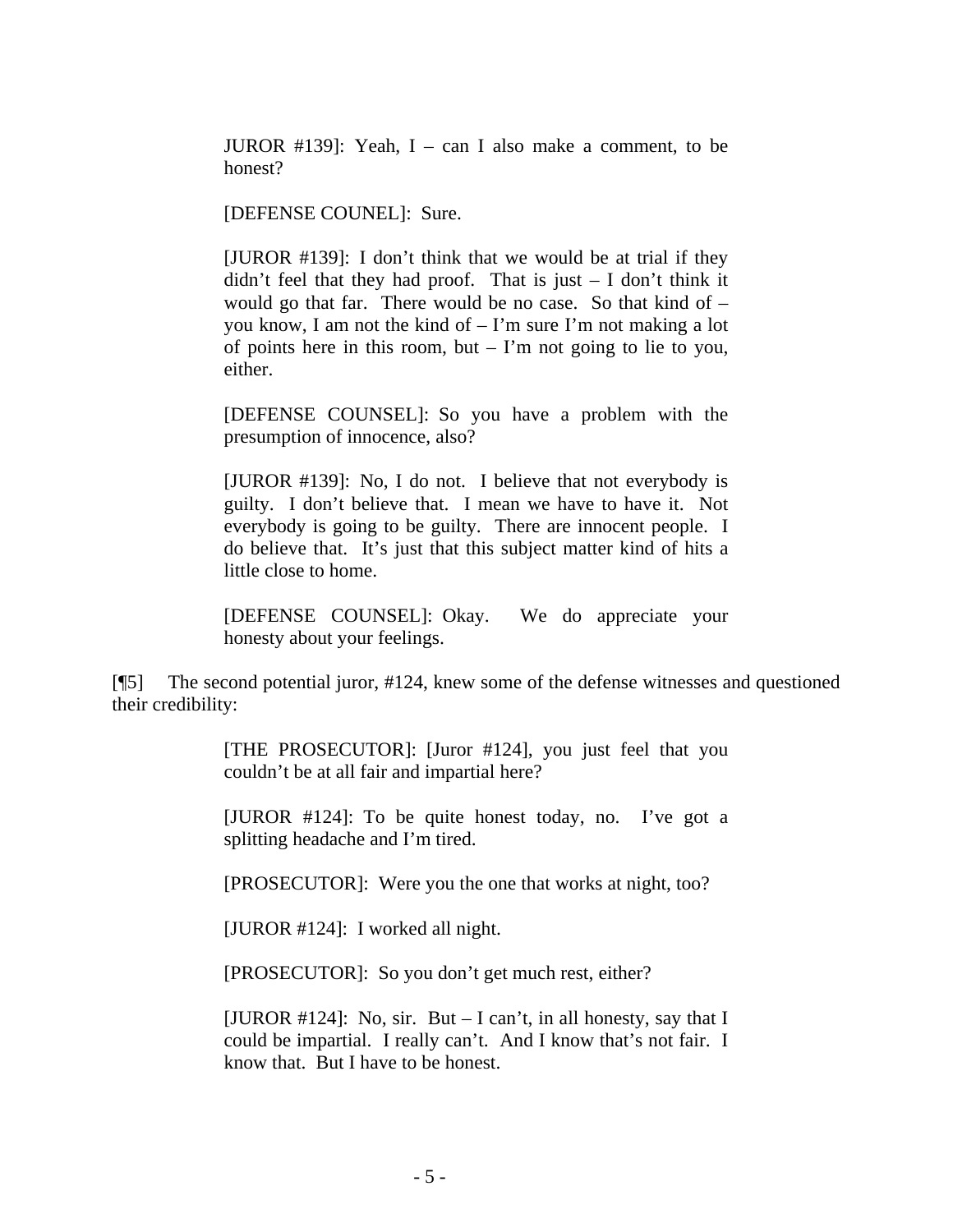[DEFENSE COUNSEL]: Which defense witnesses do you know?

[JUROR #124]: [Names three people.]

[DEFENSE COUNSEL]: And you have knowledge about them you've gained outside of Court that is going to affect how you judge their credibility?

[JUROR #124]: Yes, sir.

[DEFENSE COUNSEL]: And you've – and you feel they are not particularly credible based on what you know about them outside of Court; is that what you're saying?

[JUROR #124]: Yes, sir.

[DEFENSE COUNSEL]: Did you know [the victim], also?

[JUROR #124]: No, I don't know her.

[DEFENSE COUNSEL]: Would it be hard for you to set aside your outside knowledge of these witnesses and judge their credibility with kind of a blank slate?

[JUROR #124]: I think so.

[DEFENSE COUNSEL]: Okay. Thanks.

THE COURT: [Juror #124], bottom line is a good juror can know something about the case, can know witnesses. A good juror can have prejudices. That's okay, because we all do. The key is, would you promise to set aside those prejudices and judge the case based only on the facts presented from witnesses in the courtroom? Could you do that?

[JUROR #124]: Yeah.

THE COURT: Thanks for coming in and talking with us. I'll let you go ahead and be at ease here for a few minutes.

[JUROR #124]: Okay.

[¶6] The third potential juror, #90, had family members who were molested as children: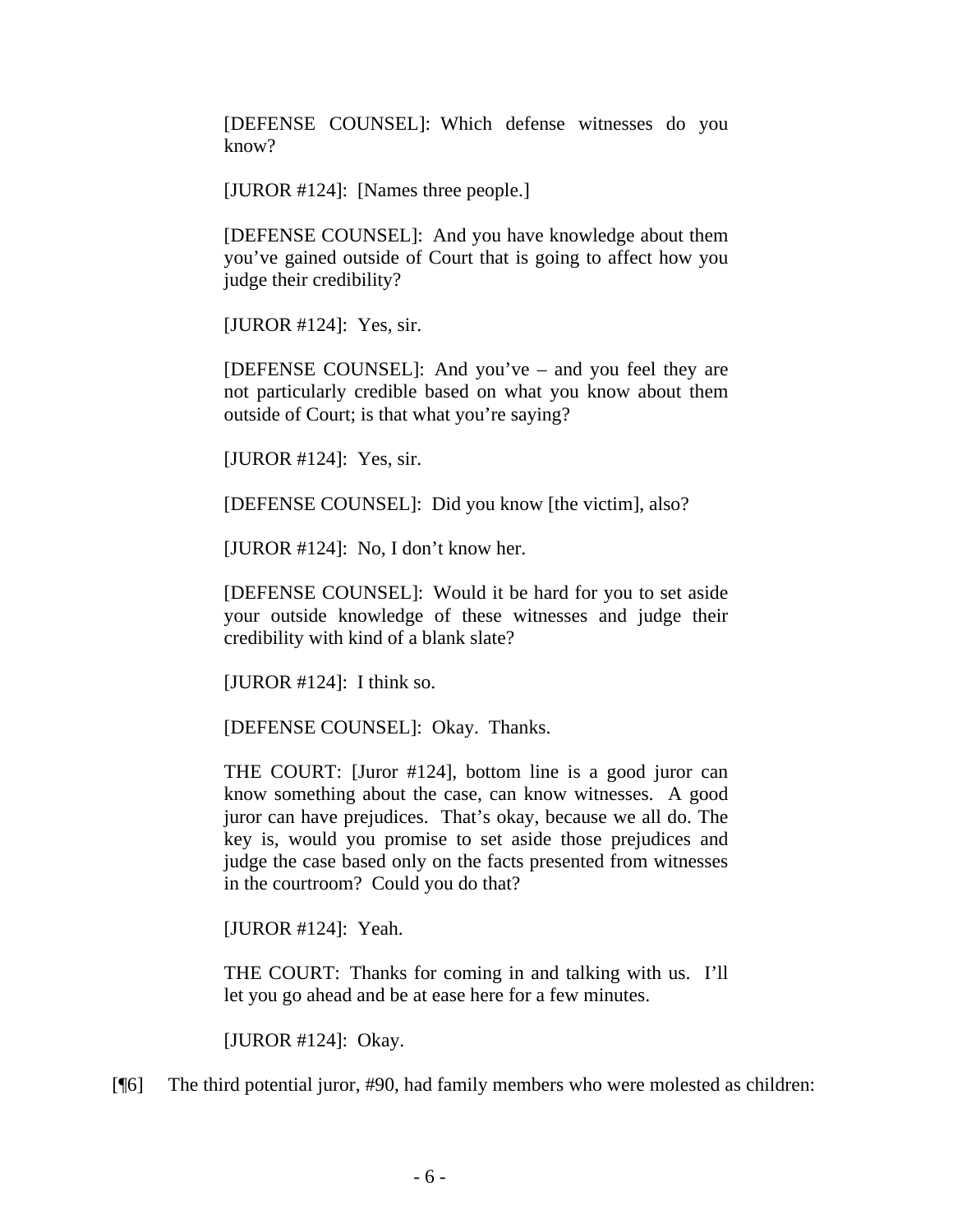THE COURT: If you would have a seat there sir.

You indicated in the courtroom that you had something you wanted to maybe talk about in private. Go ahead.

[JUROR #90]: Yes, I have been exposed in two different relationships that somebody has been molested. One is my wife that I was married to for 12 years. Secondly, my girlfriend, her daughter also was molested; and I've just seen what has happened to them. Basically, with my wife, I think part of our divorce was because of that. And just seeing the child growing up, I just didn't like the situation that had happened.

THE COURT: You see an impact based on their victimization, then?

[JUROR #90]: Uh-huh.

. . . .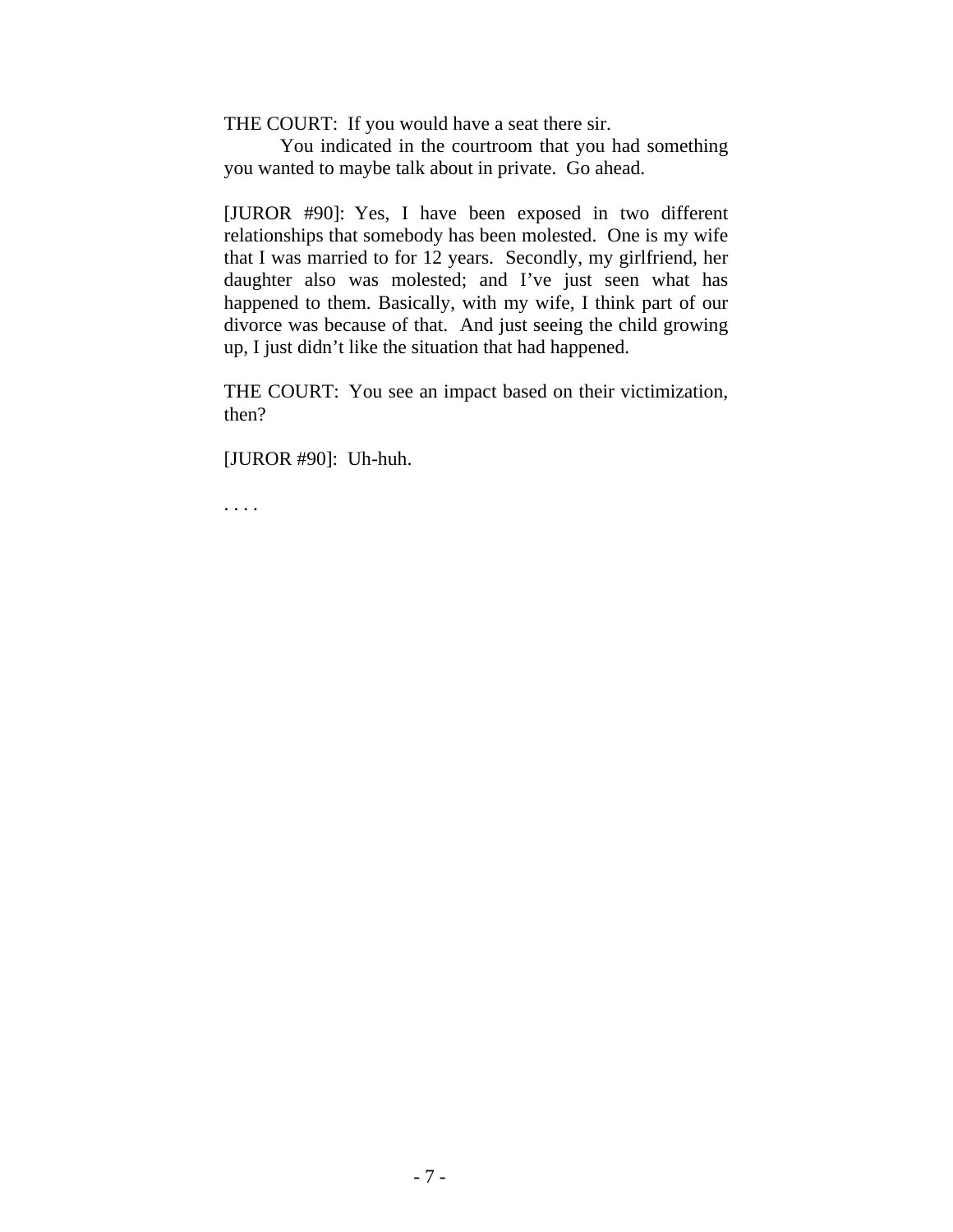THE COURT: As I've been telling a lot of people, [Juror #90], the key to being a good juror is to be able to judge a case based only on the facts presented by the witnesses in the courtroom. So, it's okay to have prejudices. It's  $-$  you know, hopefully everybody agrees that we should uphold the law, for example. But, of course, both sides want you to be able to judge a case only on the facts introduced in the courtroom, because that gives them equal opportunity.

You think you could do that despite your prior experiences?

[JUROR  $#90$ ]: I – at this time I really couldn't tell you truthfully. Being truthful, I'm basically biased. Okay? I'll be truthful with you in this circumstance just because of that and stuff I've seen.

Like my girlfriend, her husband was convicted. He was, you know, incarcerated. They let him out, and he did it again.

THE COURT: Was that in Wyoming?

[JUROR #90]: Yes, it was. It was here in Buffalo.

THE COURT: How long ago was that, do you remember?

[JUROR #90]: It would have to be 25 years ago, 30 years ago, perhaps.

THE COURT: So her daughter is now an adult –

[JUROR #90]: Yes.

THE COURT: -- I take it?

[JUROR #90]: Yep.

THE COURT: Well, I think you understand the basics of what we're getting at, [Juror #90]. You know if you were charged with some crime you would want jurors that were able listen [sic] to both sides before they decide.

[The prosecutor] and [defense counsel] might have some questions for you.

[PROSECUTOR]: [Juror #90], we understand what you're saying. But are you really saying that you right now feel that Mr. Klahn is guilty?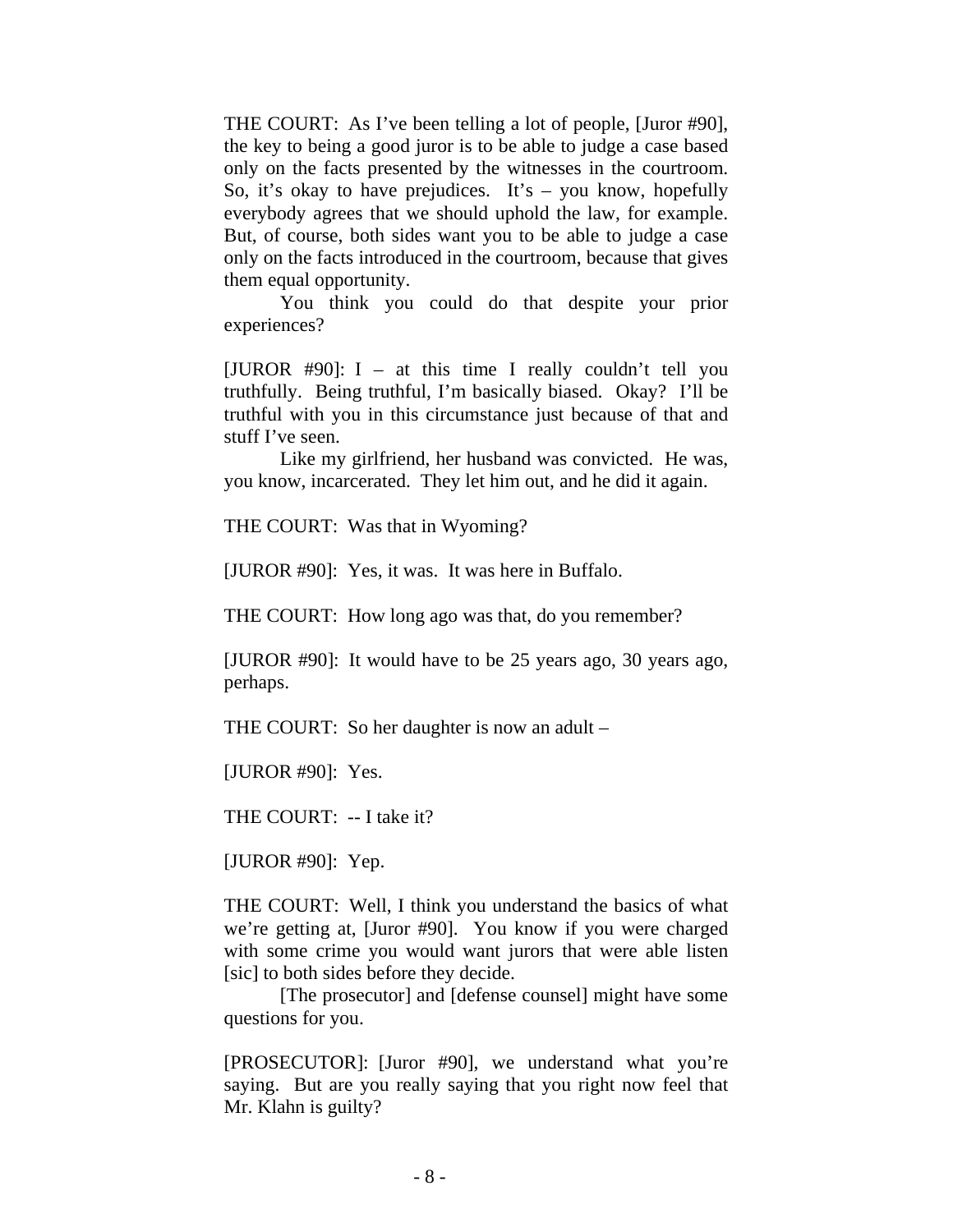[JUROR #90]: No, I don't at this time.

[PROSECUTOR]: Could you listen to the evidence from both sides and make a determination?

[JUROR #90]: Perhaps, perhaps. But I couldn't sit here and say truthfully yes or no. Yes, I could listen to it. Still, I have those feelings –

[PROSECUTOR]: Okay.

[JUROR #90]: -- that I can't get rid of. I'm only human. Sure, I believe you're innocent until you're proven guilty.

[DEFENSE COUNSEL]: Does your experience make you – your job as a juror is going to be to figure out the facts. You know, you're not like passing moral judgment; but you're deciding what the facts are. Does your experience, you feel, affect your ability to judge the facts?

[JUROR #90]: No, I think I could judge the facts.

[DEFENSE COUNSEL]: Are you going to be less inclined to make the State prove it beyond a reasonable doubt because of your experience?

[JUROR #90]: Yeah, it's definitely got to be proven to me. Again, I'd have to listen to both sides.

[DEFENSE COUNSEL]: So exactly how do you think your bias would affect your job as a juror?

[JUROR #90]: Not fairly, for one, not being fair.

[DEFENSE COUNSEL]: So you would have trouble giving my client the benefit of a reasonable doubt?

[JUROR #90]: Basically.

[DEFENSE COUNSEL]: Just because he's accused?

[JUROR #90]: Just because of circumstances I've been brought and been exposed to the situation and seeing exactly what has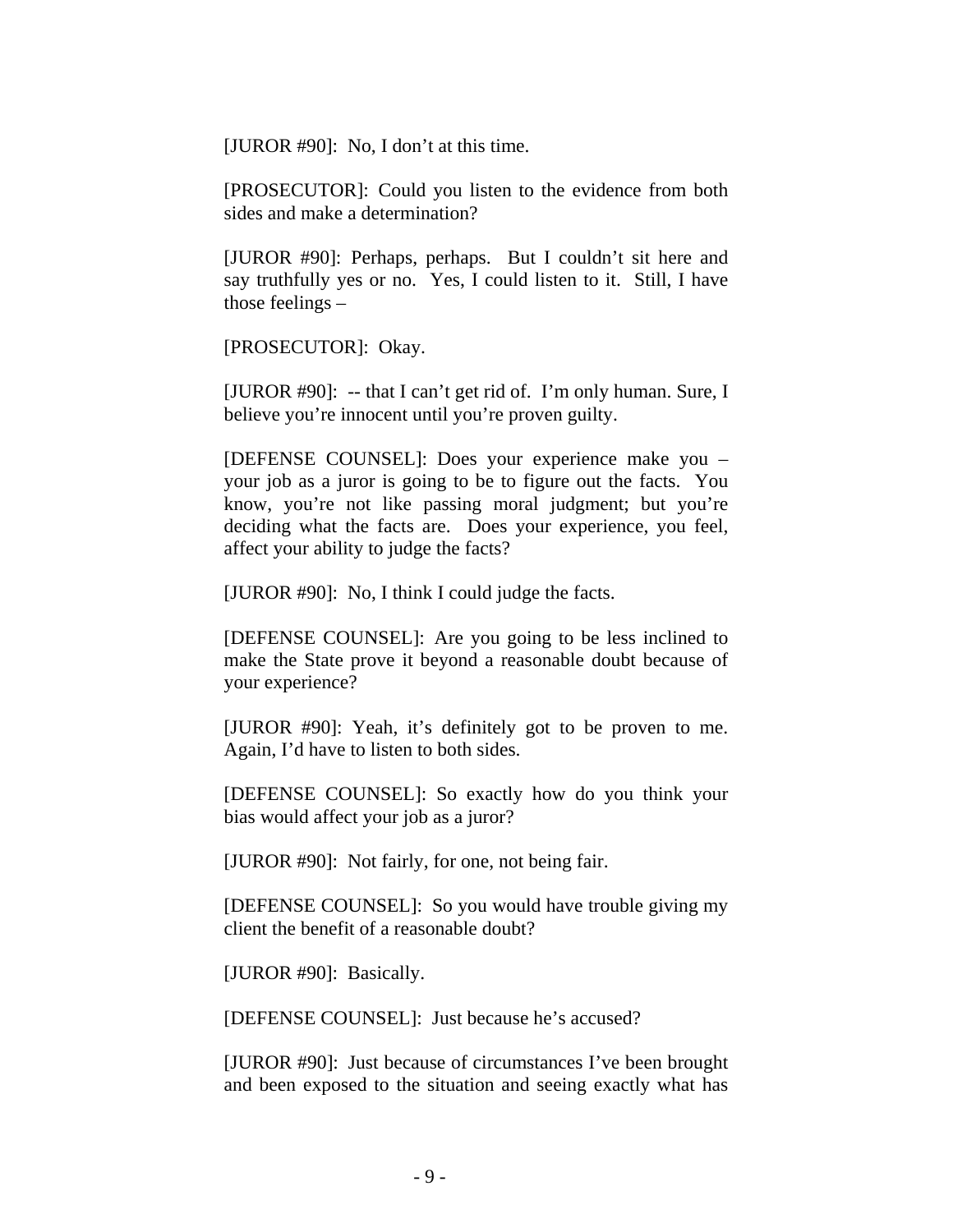happened to them people. I'm not saying he's guilty or not guilty, but I have a real problem with it.

[DEFENSE COUNSEL]: Would you want to have you on your own jury if you were charged with something like that?

[JUROR #90]: Would I want to be on my own jury? I feel like I wouldn't be on that kind of jury, because I wouldn't do something like that.

[DEFENSE COUNSEL]: Okay. Thank you.

THE COURT: Thanks for coming in and talking with us, [Juror #90]. If you want to go back out into either the courtroom or hallway, we'll be back out there in a few minutes.

[¶7] Klahn moved the court to excuse each of these three jurors for cause. The court denied the motions:

> [DEFENSE COUNSEL]: . . . I move that [Juror #124] be excused, largely based on her having prejudged as to the credibility of defense witnesses, that [Juror #150] be excused, because she didn't feel she could be impartial, that [Juror #139] be excused for the same reason, that [Juror #76] be excused due to the possibility of severe economic hardship.

THE COURT: [Prosecutor]?

[PROSECUTOR]: I believe that as we talked to them more, I think [Juror #124], [Juror # 150], and [Juror #139], especially, said she was not prejudicial against the Defendant, had not made up her mind and was not prejudicial or biased. And I think all three of them said that. So, we would oppose, you know, them being struck for cause.

THE COURT: The Court would grant your motion with respect to [Juror #150], excuse her for cause. The Court will deny the motion with respect to the others.

. . . .

[DEFENSE COUNSEL]: I'd make a motion to excuse [Juror #90] for cause. He was the one that had two, a wife and girlfriend [sic] molested. Went back and forth on whether he could fairly judge the facts. But he did say he was biased, and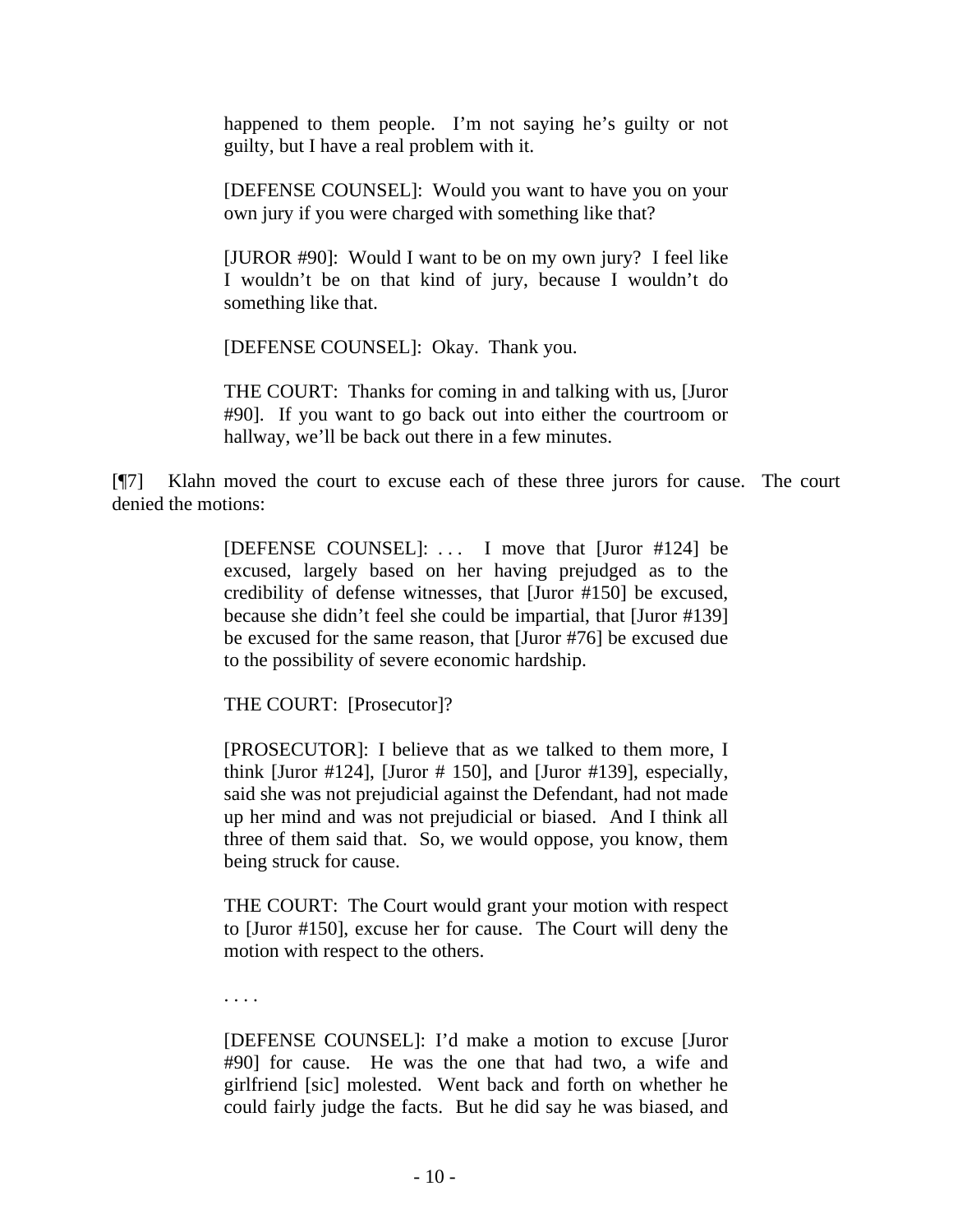to me the weight of his statements was that he would have trouble being fair to Mr. Klahn based on the accusations.

[PROSECUTOR]: Your Honor, I kind of agree with what [defense counsel] is saying, but he did indicate he was willing to listen to both sides. And he also said he had not made up his mind as to Mr. Klahn's guilt or innocence, so we would oppose that cause request. And we have none.

THE COURT: The court is going to deny the motion to excuse [Juror #90] for cause. I'm sure that counsel are glad that he was open with us, though, for purposes of determining how to exercise peremptory challenges.

[¶8] At the conclusion of a two-day trial, the jury convicted Klahn of sexual exploitation of a child but acquitted him on the indecent liberties count. This appeal followed.

# **DISCUSSION**

[¶9] The test we apply to determine if a prospective juror should be dismissed for cause is whether or not that juror would be able to render a fair and impartial verdict based upon the evidence adduced at trial and the court's instructions. *Kerns v. State*, 920 P.2d 632, 635 (Wyo. 1996) (citing *Munoz v. State*, 849 P.2d 1299, 1302 (Wyo. 1993)). The question of whether a juror is biased is a question of fact reserved for the trial court. *Id.*; *Jahnke v. State*, 682 P.2d 991, 1000 (Wyo. 1984). We review the trial court's decision for an abuse of discretion. *Kerns*, 920 P.2d at 635; *Munoz*, 849 P.2d at 1302. "Judicial discretion is a composite of many things, among which are conclusions drawn from objective criteria; it means a sound judgment exercised with regard to what is right under the circumstances and without doing so arbitrarily and capriciously." *Penner v. State*, 2003 WY 143, ¶7, 78 P.3d 1045, ¶7 (Wyo. 2003) (quoting *Brock v. State*, 967 P.2d 26, 27 (Wyo. 1998) and *Vaughn v. State*, 962 P.2d 149, 151 (Wyo. 1998)). If a defendant fails to challenge a juror, and then later accepts the jury panel, then he waives any objection to the service of a particular juror. *Kerns*, 920 P.2d at 635; *Munoz*, 849 P.2d at 1302.

[¶10] We begin by considering if the district court abused its discretion when it denied Klahn's challenges for cause against the three jurors. There is no dispute that each of the three jurors exhibited some prejudice. The only question is whether or not the jurors demonstrated an ability to set aside that prejudice and serve on the jury fairly and impartially. We have consistently held that if a juror can judge witness credibility and make a determination based on the evidence adduced at trial in conjunction with the jury instructions, then a trial court does not abuse its discretion when denying a challenge for cause even if the juror has some connection to witnesses or parties to the case. *Kerns*, 920 P.2d 632 (court did not abuse its discretion in denying challenge for cause on juror who was a cousin of a witness because juror had stated he could judge the credibility of witnesses based on trial evidence alone); *Arner v. State*, 872 P.2d 100 (Wyo. 1994) (relationship or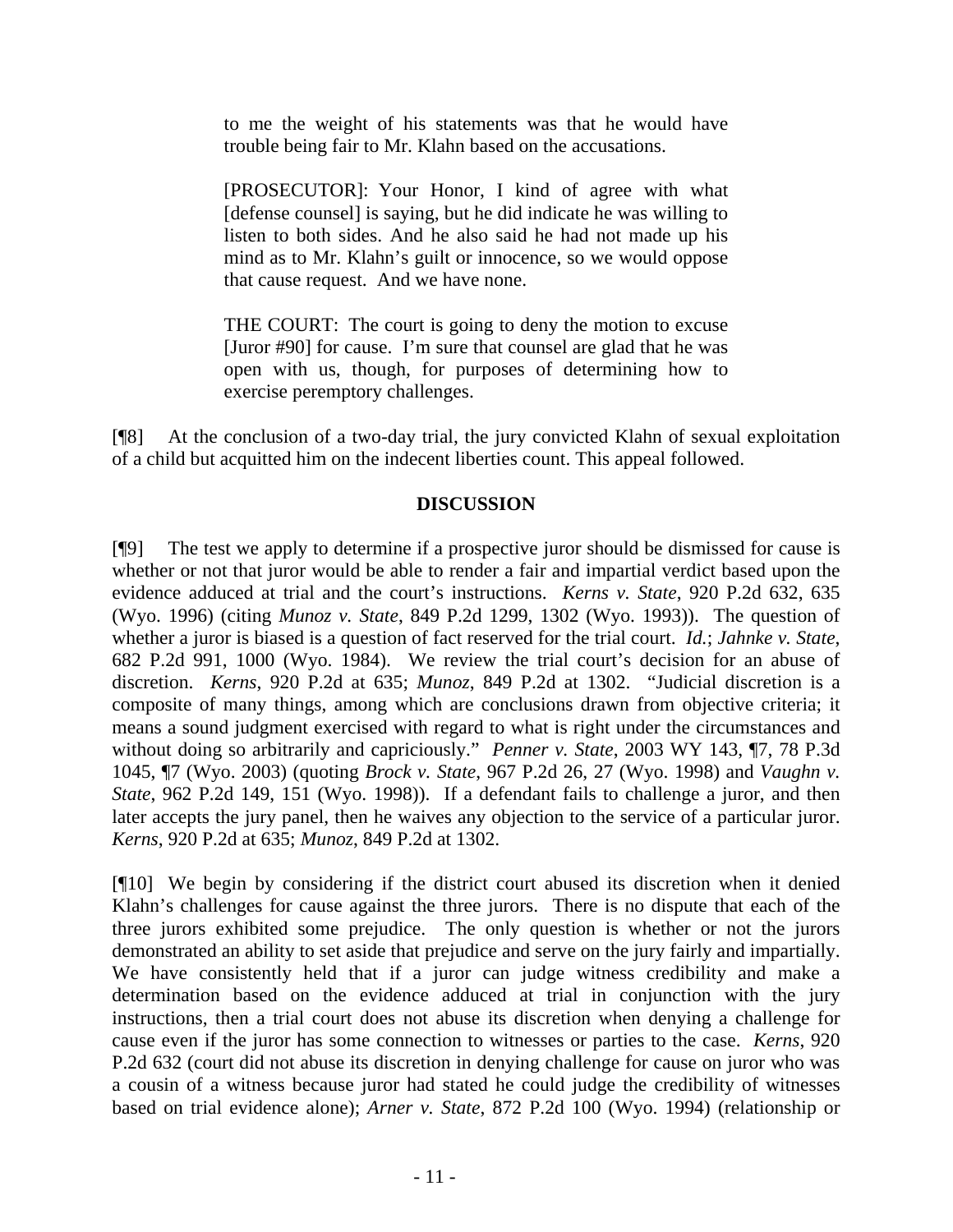acquaintance with a police officer involved in the investigation of the case does not establish bias *per se*); *Summers v. State*, 725 P.2d 1033 (Wyo. 1986), *on rehearing*, 731 P.2d 558 (Wyo. 1987) (court did not abuse its discretion in denying challenge for cause on juror who was familiar with murder victim); *Krahn v. Pierce*, 485 P.2d 1021 (Wyo. 1971). Simply put, if a prospective juror can set aside any supposed bias and decide a case only on the evidence presented in court, then there are no grounds for a successful challenge for cause. *Munoz,* 849 P.2d at 1302. It is the trial court's prerogative to give considerable weight to a potential juror's statement that he or she could fairly and impartially serve on a jury. *Kerns*, 920 P.2d at 636.

[¶11] Klahn claims that the trial court abused its discretion by denying his challenges for cause against the three prospective jurors. Klahn exercised peremptory challenges on each of the jurors and objected to the jury as empanelled.

[¶12] After reviewing the entire record of the *voir dire*, we partially agree with Klahn. The *voir dire* of Juror #90 is especially troubling. As noted in the facts above, this juror's exwife and his girlfriend's daughter were molestation victims. Initially, the juror hedged on his ability to make a judgment based upon the evidence from both parties. In response to two direct questions, the juror backed off that position and declared that he could judge the facts and hold the State to its burden of proof. Immediately thereafter, however, an exchange took place with defense counsel in which the juror indicated that he could not be fair. It is worth setting out again the excerpt from that part of the juror's *voir dire*:

> [DEFENSE COUNSEL]: So exactly how do you think your bias would affect your job as a juror?

[JUROR # 90]: Not fairly, for one, not being fair.

[DEFENSE COUNSEL]: So you would have trouble giving my client the benefit of a reasonable doubt?

[JUROR #90]: Basically.

[DEFENSE COUNSEL]: Just because he's accused?

[JUROR # 90]: Just because of circumstances I've been brought and been exposed to the situation and seeing exactly what has happened to them people. I'm not saying he's guilty or not guilty, but I have a real problem with it.

After this exchange, the juror was asked a final question about whether he would want himself on his own jury. The juror demurred by stating that he would not be on that kind of jury because he would not do "something like that." The trial court then passed the juror for cause.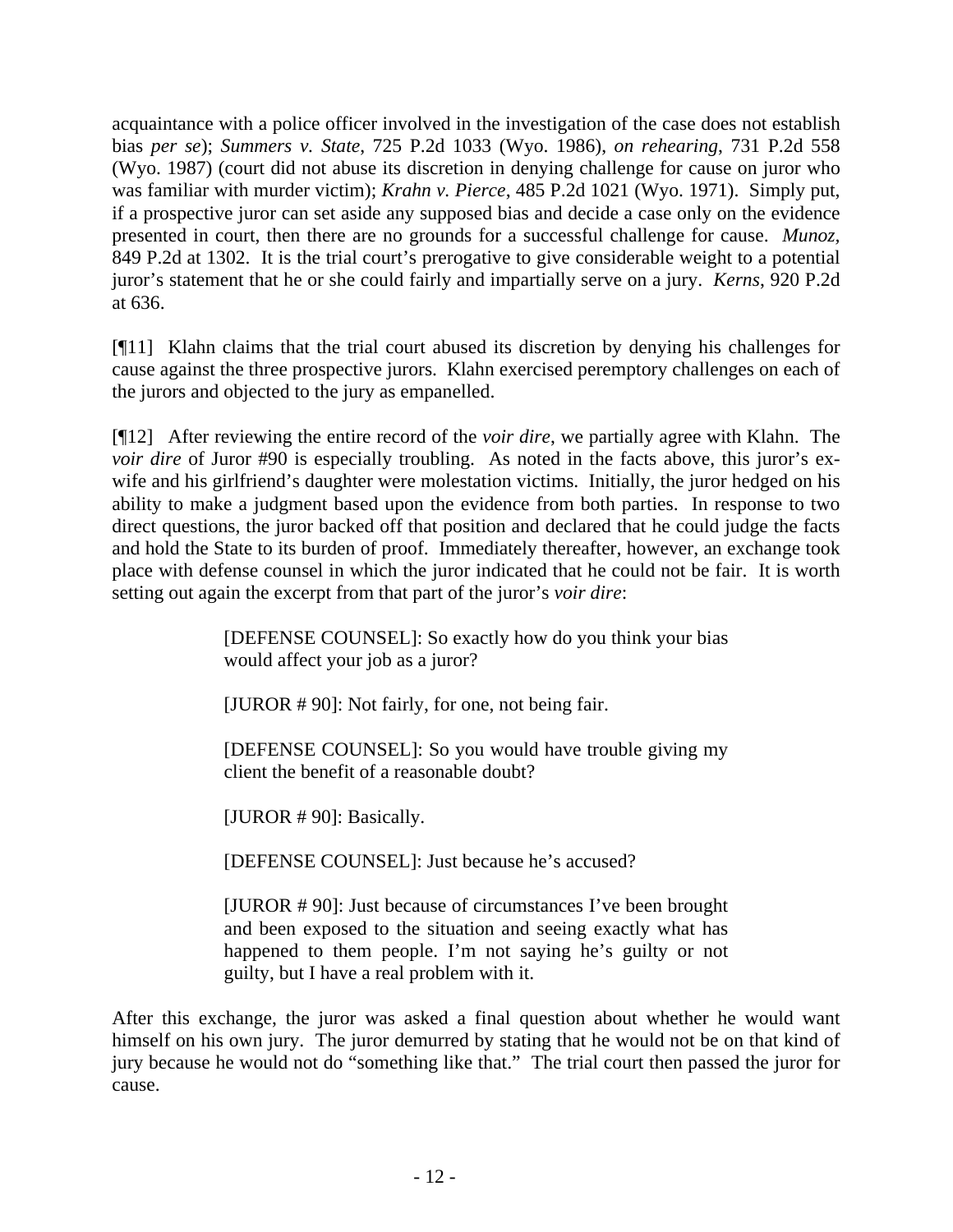[¶13] There is no definitive statement from Juror #90 to the effect that he could put aside his family history and be a fair juror. The examination ended after the juror had clearly stated that he could not be fair and would have trouble giving Klahn the benefit of a reasonable doubt because of his personal circumstances. There was no attempt to rehabilitate the juror. Our deference to a trial court on rulings for challenges for cause is subject to that court's full exploration of whether a juror's perceived bias would prevent him or her from rendering a fair and impartial verdict. *Kerns*, 920 P.2d at 636. The failure to rehabilitate a juror while passing for cause is an abuse of discretion. *See People v. Luman*, 994 P.2d 432, 435-36 (Colo. App. 1999). Juror #90's statements that he could not be fair were not rehabilitated by either the court or the prosecution: There is no statement from the Juror that he would be able to consider the case only on the evidence presented in court under the law, as instructed, without regard to his stated bias. Therefore, we must conclude that the juror was unable to set aside his bias and that the district court abused its discretion when it denied the challenge for cause.

[¶14] The next Juror, #124, knew several of the defense witnesses and expressed skepticism of their credibility. The juror stated that it would be hard for her to set aside personal knowledge of these witnesses and judge them by only their testimony in this case. In response the trial court asked:

> THE COURT: [Juror #124], bottom line is a good juror can know something about the case, can know witnesses. A good juror can have prejudices. That's okay, because we all do. The key is, would you promise to set aside those prejudices and judge the case based only on the facts presented from witnesses in the courtroom? Could you do that?

[Juror #124]: Yeah.

It is a close call as to whether or not this was a sufficient rehabilitation of Juror #124. After emphatically stating her bias against Klahn's witnesses, the only question relating to her ability to set aside her prejudices and make a decision based on the facts of this case is answered with what can only be characterized as a tepid "yeah." Ideally, a full exploration of Juror #124's perceived bias should have proceeded until a definitive answer one way or the other was obtained. Nevertheless, we do not find an abuse of discretion in the case of this juror in light of our deference to the district court on the question of whether to grant a challenge for cause. However, we reiterate that the better practice in these situations would be to examine the potential juror closely in order to determine as definitively as possible if they could judge the matter fairly and impartially.

[¶15] The final juror, #139, was a victim of abuse, as was her daughter. Juror #139 expressed concern that her experience would make it difficult for her to sit on the jury. However, in her case, the record clearly shows that after extensive questioning from the court and the parties, the juror was able to affirm an ability to make a judgment based only on the evidence adduced at trial while holding the State to its burden of proof. Here, the trial court,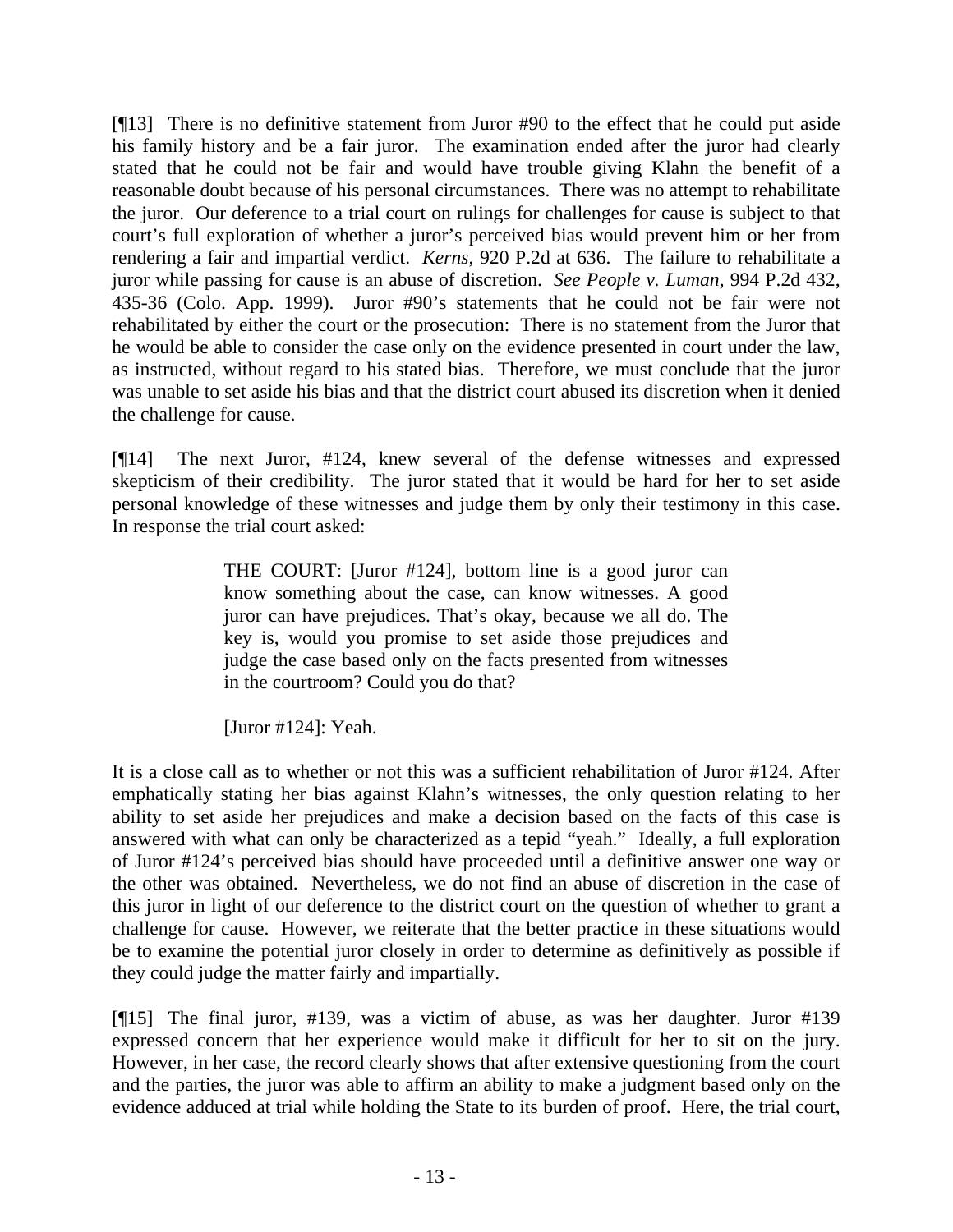after fully exploring the juror's perceived prejudice and having the opportunity to listen to her answers and observe her demeanor, concluded that there were no grounds for a challenge for cause. There was no abuse of discretion by the trial court in denying Klahn's challenge for cause on Juror #139.

[¶16] Demonstrating that the trial court erred by not dismissing a juror challenged for cause is only the first step. Once it has been established that a juror should have been dismissed on a challenge for cause, our precedent holds that:

> It is sufficient that appellant challenged the unqualified juror for cause, the court denied the challenge, appellant did not accept the jury because of it, and he exhausted his peremptory challenges.

*Munoz*, 849 P.2d at 1302 (quoting *Lee v. State*, 743 P.2d 296, 298 (Wyo. 1987)); *Kerns*, 920 P.2d at 635. In other words, a "trial court's denial of a proper challenge for cause is prejudicial when it forces the challenging party to use a peremptory challenge which could otherwise have been used to excuse another juror." *Lee*, 743 P.2d at 299; *Patterson v. State*, 691 P.2d 253, 256 (Wyo. 1984), *cert. denied*, 471 U.S. 1020, 105 S.Ct. 2048, 85 L.Ed.2d 311 (1985). In effect, the rule in Wyoming has been that as long as the defendant exhausted his peremptory challenges and preserved the error by refusing to accept the panel, reversal was automatic regardless of whether the defendant suffered actual prejudice.

[¶17] Here, Klahn exercised all of his peremptory challenges. After the jury was selected in this case, Klahn declared that he did not accept the panel. At that time, however, Klahn did not identify on the record any of the seated jurors as to whom he would have exercised a peremptory challenge. On appeal, Klahn contends, for the first time, that he would have exercised a peremptory challenge on Juror #165 and Juror #94 had he not been forced to use peremptory challenges on the three jurors identified above.<sup>3</sup> Under our precedent as it is currently constituted, Klahn has made the requisite showing of prejudicial error.

[¶18] Our standard for establishing prejudicial error when a challenge for cause is improperly denied was adopted in 1979. *Parks v. State*, 600 P.2d 1053, 1055 (Wyo. 1979) (citing *Foster v. State*, 240 Ga. 858, 242 S.E.2d 600, 602 (1978)). Recently, there has been a movement away from an automatic reversal standard towards a requirement that there be a showing of prejudice before an otherwise valid conviction will be reversed. The evolution of this movement was set out in an opinion issued by the Arizona Supreme Court last year:

 $\overline{a}$ 

 $3$  Juror #165, who served on the jury panel, informed the court that she had been the victim of date rape and had a niece who had been sexually molested. The juror noted at one point that with these experiences it would be hard for her to decide the case based only on the facts presented at trial. Klahn acknowledges that the Juror was rehabilitated and there was no basis for a cause challenge. However, he insists that he would have exercised a peremptory on the juror, if he had had any remaining. Klahn also states that he would have excused Juror #94, who expressed a belief that Playboy magazine was offensive.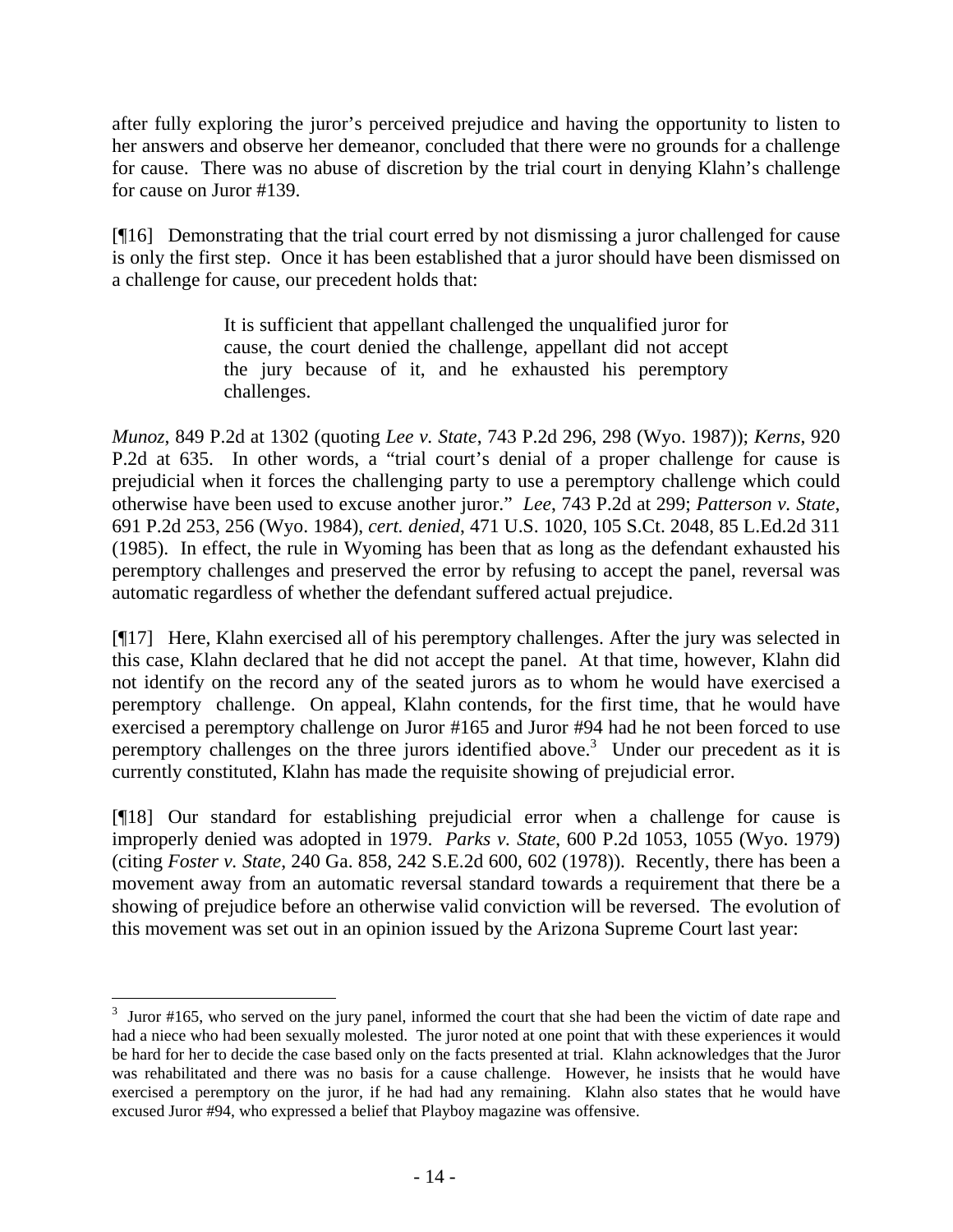In 2000, the Supreme Court in [*United States v. Martinez-Salazar*, 528 U.S. 304, 120 S.Ct. 774, 145 L.Ed.2d 792 (2000)], in examining Federal Rule of Criminal Procedure 24(b), held that an erroneous denial by the district court of a challenge for cause of a juror, followed by the defendant's use of a peremptory challenge to remove that juror, does not deprive the defendant of any "rule-based or constitutional right" if the defendant is subsequently convicted by an impartial jury. 528 U.S. at 307, 120 S.Ct. 774. Specifically, the Court held the following:

> We . . . hold that a defendant's exercise of peremptory challenges . . . is not denied or impaired when the defendant chooses to use a peremptory challenge to remove a juror who should have been excused for cause. Martinez-Salazar and his co-defendant were accorded 11 peremptory challenges, the exact number . . . allowed.

*Id.* at 317, 120 S.Ct. 774.

The Court acknowledged the important role peremptory challenges play in "reinforcing a defendant's right to trial by an impartial jury." *Id.* at 311, 120 S.Ct. 774. However, the Court pointed out that "such challenges are auxiliary; unlike the right to an impartial jury guaranteed by the Sixth Amendment, peremptory challenges are not of federal constitutional dimension." *Id.* (citing [*Ross v. Oklahoma*, 487 U.S. 81, 88, 101 L.Ed.2d 80, 108 S.Ct. 2273 (1988)]; *Stilson v. United States*, 250 U.S. 583, 586, 63 L.Ed.2d 1154, 40 S.Ct. 28 (1919)). Thus, a defendant's exercise of a peremptory challenge to cure a trial court's error in denying a challenge for cause, without more, does not violate the constitutional right to an impartial jury. *Id.* at 313, 120 S.Ct. 774.

The Court, however, rejected the Government's argument that the federal rule should be construed to require that a defendant use a peremptory challenge to remove a juror the trial court should have struck for cause "to preserve the claim that the for-cause ruling impaired the defendant's right to a fair trial." *Id.* at 314. Instead, the Court concluded that "Martinez-Salazar had the option of letting [the venireperson] sit on the petit jury and, upon conviction, pursuing a Sixth Amendment challenge on appeal." *Id.* at 315, 120 S.Ct. 774. Martinez-Salazar made a strategic choice when he elected to remove the juror. *Id*. Martinez-Salazar's due process rights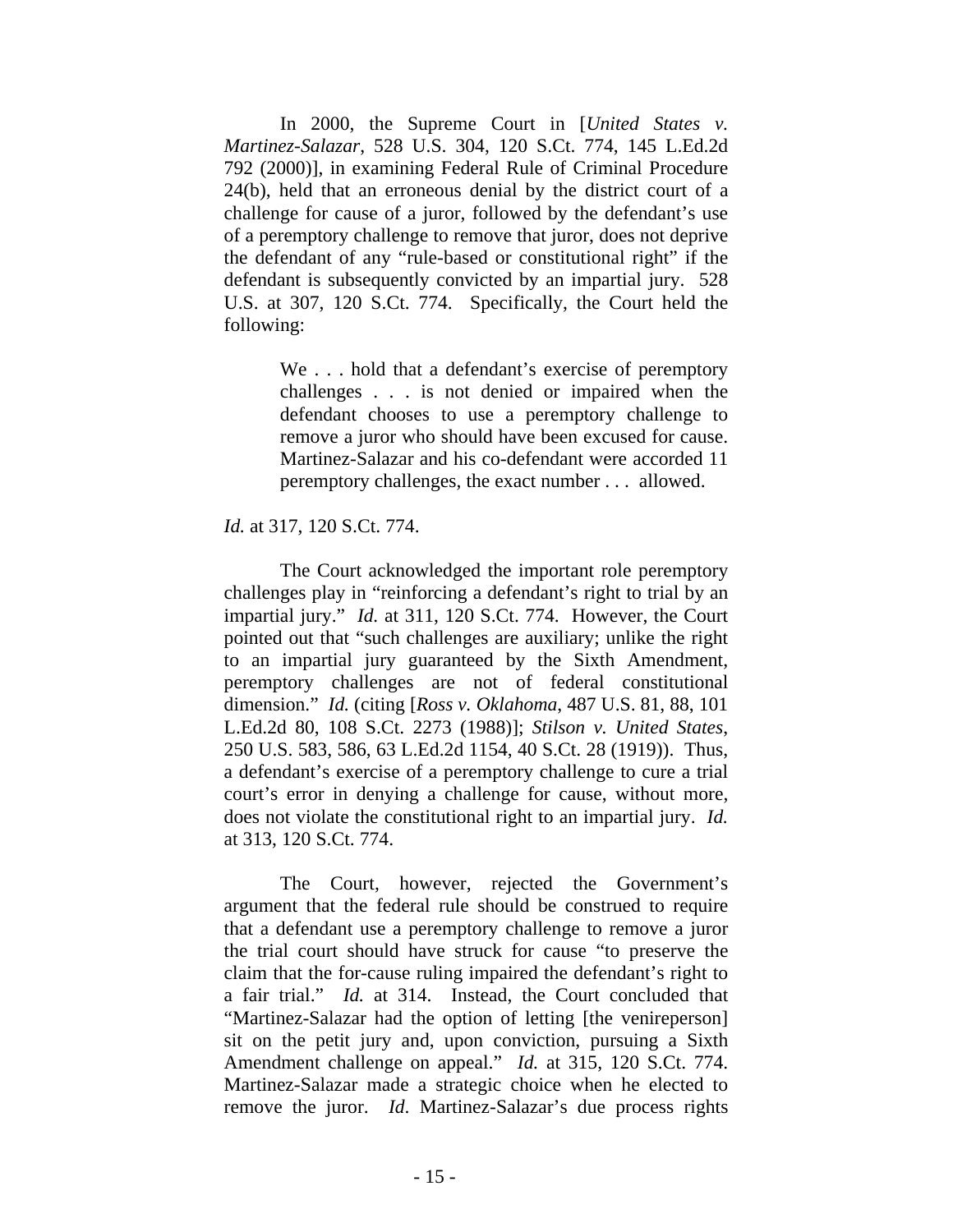were not violated, because, in the Court's view, "[a] hard choice is not the same as no choice." *Id.*

In a concurring opinion, Justice Scalia, joined by Justice Kennedy, expressed reservations about the majority's conclusion that Martinez-Salazar could have opted to leave the challenged juror on the jury, and upon conviction, pursue a Sixth Amendment challenge on appeal. *Id.* at 318-19, 120 S.Ct. 774. He questioned whether the "normal principles of waiver" would not "disable a defendant from objecting on appeal to the seating of a juror he was entirely able to prevent." *Id.* at 318, 120 S.Ct. 774. Because this question was not presented, he believed that the majority should not have addressed it. *Id.* at 319, 120 S.Ct. 774. Accordingly, *Martinez-Salazar* left open the question of whether a harmless error analysis would apply to a defendant's use of a peremptory challenge to cure a trial court's erroneous denial of a challenge for cause. *See* William T. Pizzi & Morris B.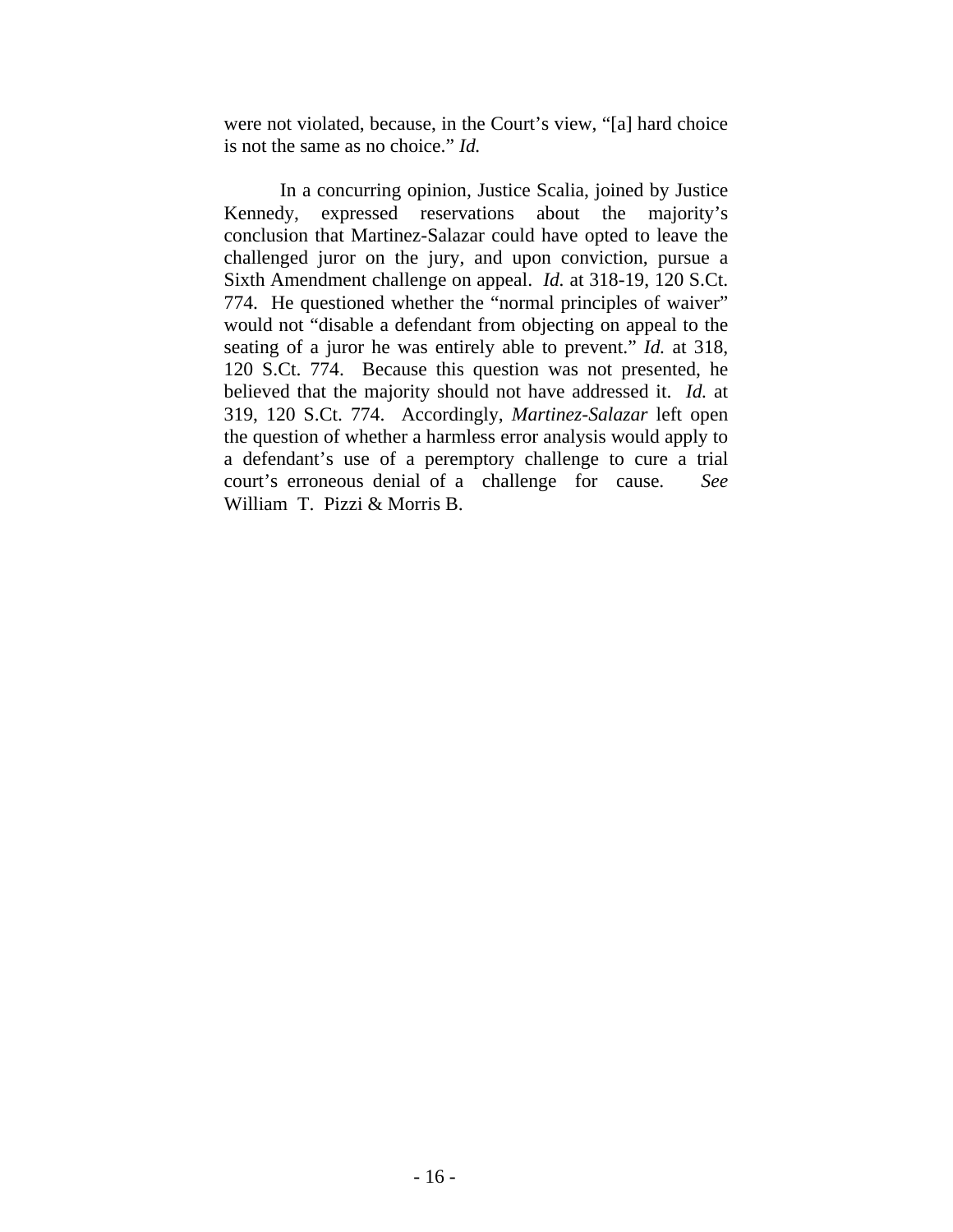Hoffman, *Jury Selection Errors on Appeal*, 38 Am. Crim. L. Rev. 1391, 1403-06 (2001).

Despite the question left open by *Martinez-Salazar*, several state courts, citing *Martinez-Salazar*, have adopted the rule that, absent a showing of prejudice, a defendant's use of a peremptory challenge to cure a trial court's erroneous denial of a challenge for cause does not violate any right based on the state constitution, rule or statute. *See, e.g., Green v. Maynard*, 349 S.C. 535, 564 S.E.2d 83, 86 (S.C. 2002); *State v. Verhoef*, [2001 SD 58], 627 N.W.2d 437, 441-42 (S.D. 2001); *State v. Fire*, 145 Wash.2d 152, 34 P.3d 1218, 1225 (Wash. 2001); *State v. Lindell*, [2001 WI 108], 629 N.W.2d 223, 250, PP112-13, 245 Wis.2d 689 (Wis. 2001).

In *Verhoef*, the South Dakota Supreme Court held that *Martinez-Salazar* "clearly sets aside" prior case law that any federal constitutional right was denied when a defendant used a peremptory challenge to remove a juror the trial should have struck for cause, thereby losing a peremptory challenge that could have been used on another juror. 627 N.W.2d at 441. The court further found no principled basis for interpreting state statutory or constitutional provisions as granting broader rights than the United States Constitution. *Id.* at 442.

*Fire* and *Lindell* both held that because the right to peremptory challenges is not a constitutional right, a defendant's curative use of a peremptory challenge should be reviewed for harmless error. *Fire*, 34 P.3d at 1222; *Lindell*, 629 N.W.2d at 250, P111.

In *Fire*, the Washington Supreme Court acknowledged conflicting lines of Washington appellate cases on this issue. 34 P.3d at 1222. One line of cases held that even though no biased juror sat on a trial, "prejudice occurs in the deprivation of one peremptory challenge to which a defendant is entitled." *Id*. at 1222-23 (citing *State v. Stentz*, 30 Wash. 134, 70 P. 241 (Wash. 1902)). Another line of cases held that when a defendant uses a peremptory challenge to cure a trial court's error, a further showing of prejudice is needed before reversal is required. *Id.*  Relying on *Martinez-Salazar*, the *Fire* court held that

> if a defendant through the use of a peremptory challenge elects to cure a trial court's error in not excusing a juror for cause, exhausts his peremptory challenges before the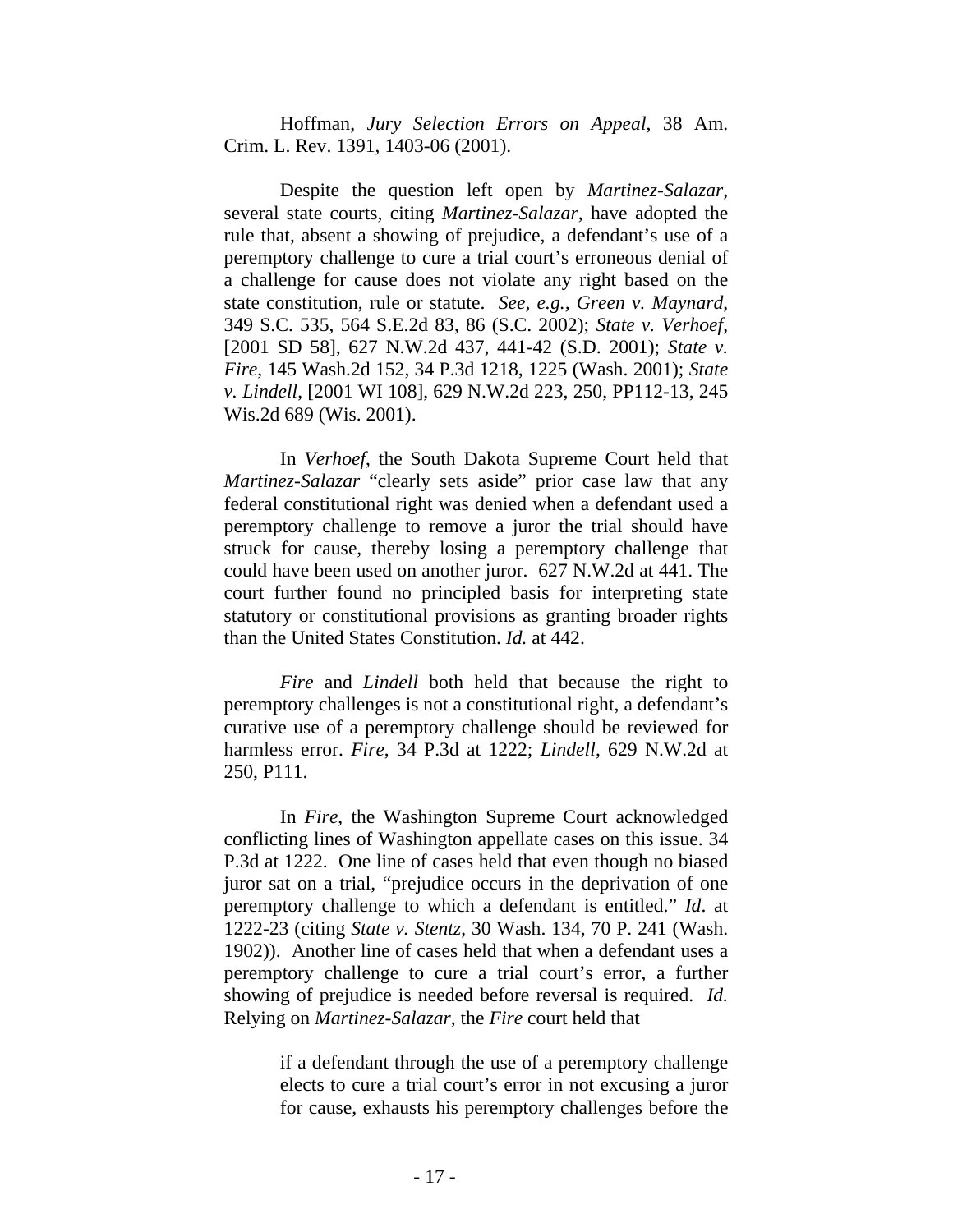completion of jury selection, and is subsequently convicted by a jury on which no biased juror sat, he has not demonstrated prejudice, and reversal of his conviction is not warranted.

### *Id.* at 1225.

Similarly, the Wisconsin Supreme Court adopted *Martinez-Salazar* and overruled *State v. Ramos*, 211 Wis.2d 12, 564 N.W.2d 328 (Wis. 1997), a case that had established a rule similar to [*State v. Huerta*, 175 Ariz. 262, 855 P.2d 776 (1993) (requiring automatic reversal of a conviction where a defendant uses a peremptory strike to remove a prospective juror whom the trial court should have excused for cause.)] *Lindell*, 629 N.W.2d at 236, P53, 245, PP91-93, 252, P120. In its discussion, the *Lindell* court stated the following: "Another disturbing element of the *Ramos* decision is that it requires a new trial in cases where the trial was nearly perfect and the verdict is unquestionably sound. Yet, we examine error in other situations – both statutory and constitutional – for harmful effect." 629 N.W.2d at 249, P107 (footnotes omitted).

To be sure, a few courts have rejected *Martinez-Salazar*. *See, e.g., People v. Lefebre*, 5 P.3d 295, 307 (Colo. 2000) (rejecting both *Ross* and *Martinez-Salazar*, and holding that "[o]ur decisions have consistently recognized that, under Colorado law, a defendant suffers reversible prejudice if he is forced to use a peremptory challenge to remove a juror whom the trial court failed to remove for cause and he exhausts his peremptory challenges"); *Gamble v. Commonwealth*, 68 S.W.3d 367, 374 (Ky. 2002) (holding, without discussing *Martinez-Salazar*, that prejudice is presumed when a defendant is forced to exhaust his peremptory challenges against prospective jurors who should have been excused for cause); *Brown v. Commonwealth*, 33 Va. App. 296, 533 S.E.2d 4, 8 n. 2 (Va. Ct. App. 2000) (forcing a defendant to use a peremptory challenge to remove a juror the trial court should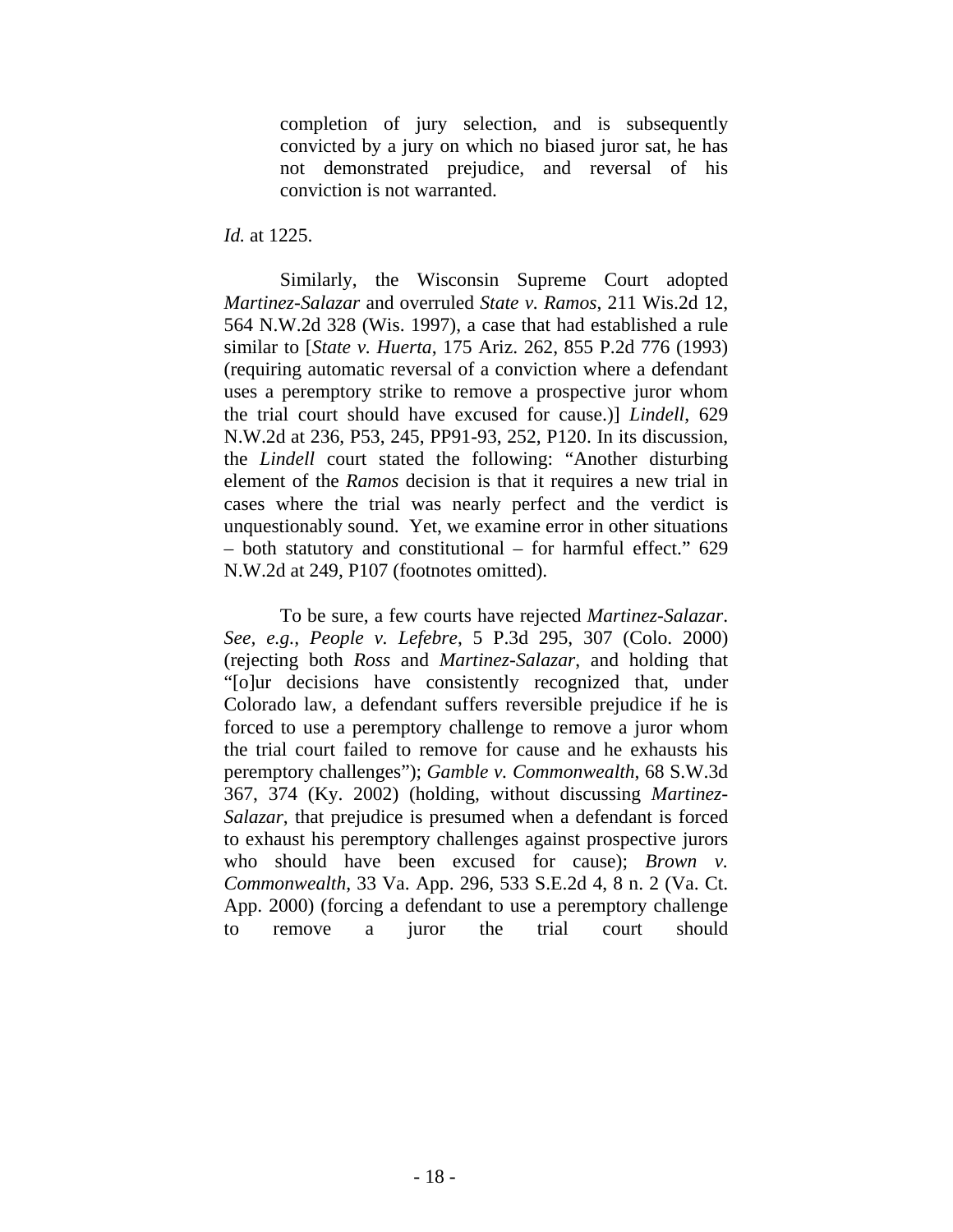have struck for cause is prejudicial error because the defendant is denied his statutory right to exercise his full complement of peremptory strikes on a panel free from members who should have been struck for cause).

Nevertheless, a majority of state courts, both before and after *Martinez-Salazar*, hold that the curative use of a peremptory challenge violates neither a constitutional right, nor a rule-based or statute-based right. These courts require a showing of prejudice before a case will be reversed when a defendant uses a peremptory challenge to remove a juror the trial court should have excused for cause.

*State v. Hickman*, 205 Ariz. 192, **[10**-20, 68 P.3d 418, **[10**-10 (Ariz. 2003).<sup>4</sup> The Arizona Supreme Court went on to adopt the harmless error analysis overturning its precedent that adopted the automatic reversal rule. *Hickman*, 68 P.3d, ¶¶39-40.

[¶19] We concur with the reasoning expressed in *Hickman*. Peremptory strikes do not implicate any constitutional right. *Martinez-Salazar*, 528 U.S. at 313, 120 S.Ct. at 780. *Green v. Maynard*, 349 S.C. 535, 564 S.E.2d 83, 86 (2002); *Lindell*, 629 N.W.2d at 251-52. The concept of harmless error is recognized by rule in Wyoming. *See* W.R.Cr.P. 52(a) ("Harmless Error: Any error, defect, irregularity or variance which does not affect substantial rights shall be disregarded."); *see also* W.R.A.P. 9.04. It simply does not make any sense to require a new trial where a verdict is constitutionally sound. We examine error for harmful effect in other situations, including those where the claim of error is statutorily or constitutionally based. *See generally*, *Hannon v. State*, 2004 WY 8, ¶11, 84 P.3d 320, ¶11 (Wyo. 2004) ("Restrictions on the right to confront witnesses are subject to the harmless error analysis."); *Belden v. State*, 2003 WY 89, ¶50, 73 P.3d 1041, ¶50 (Wyo. 2003) ("A deprivation of the right to be present at all critical stages of a trial is subject to harmless error analysis."); *Simmons v. State*, 2003 WY 84, ¶15, 72 P.3d 803, ¶15 (Wyo. 2003) (prosecutorial misconduct reviewed for harmless error); *Urbigkit v. State*, 2003 WY 57, ¶¶30-31, 67 P.3d 1207, ¶¶30-31 (Wyo. 2003) (failure to swear jury pursuant to Wyo. Stat. Ann. § 7-11-107 can constitute harmless error); and *Lewis v. State*, 2002 WY 92, ¶26, 48 P.3d 1063, ¶26 (Wyo. 2003) ("The erroneous admission of statements taken in violation of a defendant's Fifth Amendment rights is subject to harmless error analysis."). Accordingly, we hold that a harmless error analysis will apply to a defendant's use of peremptory challenge to cure a trial court's erroneous denial of a challenge for cause and overrule our precedent to the extent that it espouses an automatic reversal rule.

[¶20] Applying this analysis to this case, we conclude that the district court's error in denying the challenge for cause to Juror #90 was harmless. "An error is harmful if there is a reasonable possibility that the verdict might have been more favorable to the defendant if the

 $\frac{1}{4}$  For a list of the state court decisions that required a showing of prejudice before the *Martinez-Salazar* decision, see *Hickman*, 68 P.3d ¶8.